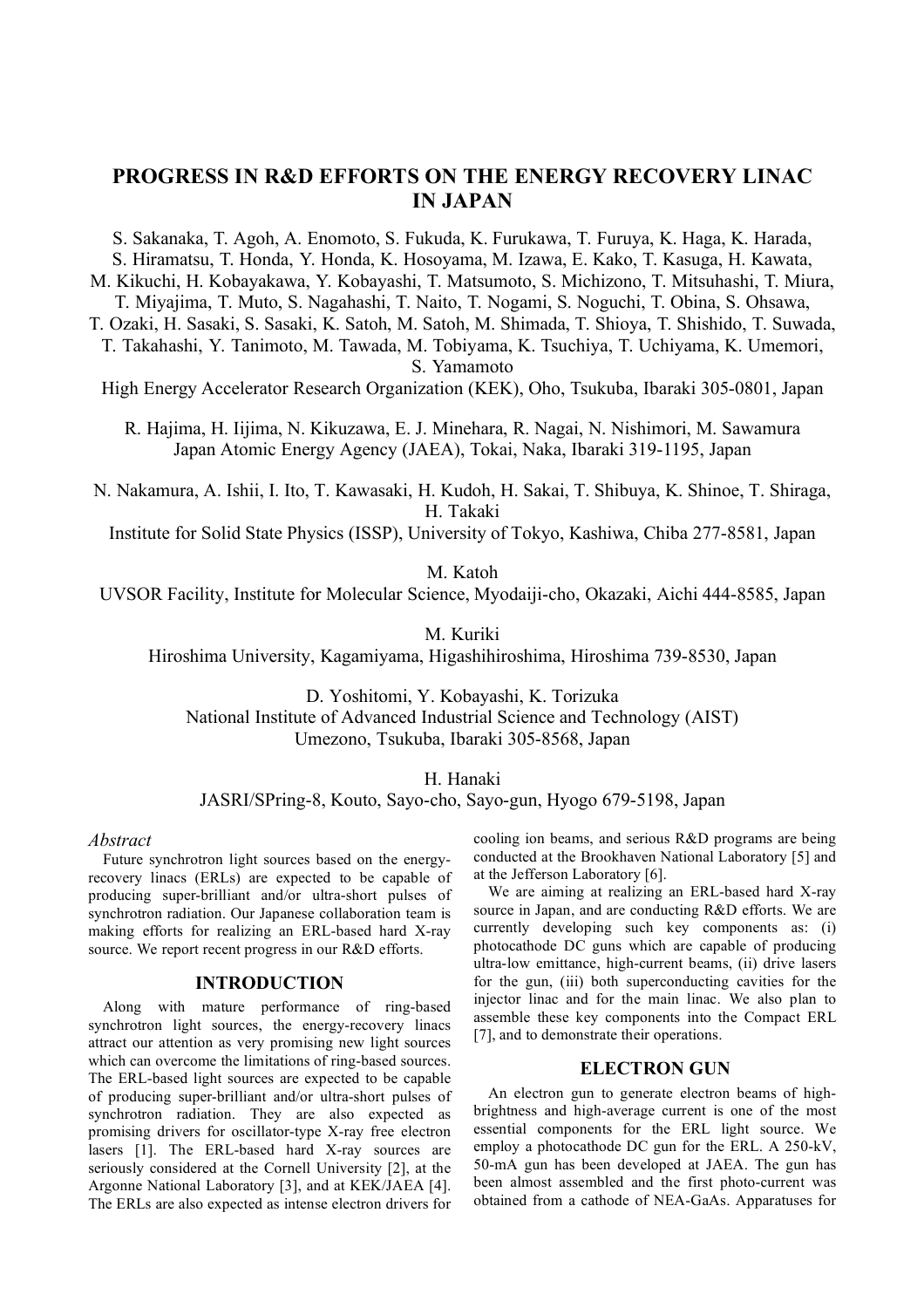beam measurements are under installation. We plan to measure the transverse emittance by a double-slit configuration and to measure the temporal profile with a deflecting cavity. The design of these apparatuses is described in a previous paper [8]. From particle tracking simulations, the normalized transverse emittances are expected to be  $0.59$  and  $0.11$  mm mard for bunch charges of 77 and 7.7 pC, respectively.

In addition to the development of the 250-kV gun, we started to build a 500-kV gun, which will be installed in the Compact ERL. A multiple-stacked cylindrical ceramic for a high-voltage insulator is designed to support 500-kV DC voltage. Studies on photocathode physics and ultra high vacuum to achieve long-life cathode operation are also underway.

#### **DRIVE LASER**

Drive lasers for the photocathode DC gun are under development. The requirement for the laser system is a tunable wavelength around 800 nm with an average power of 15 W, a pulse width of 10-20 ps, and a repetition rate of 1.3 GHz. An ytterbium(Yb)-doped fiberamplifier (YDFA) system is most promising [9,10] because of its scalability to high average power [11]. The tunable wavelength-conversion can be realized with the optical parametric amplifier which is pumped by a frequency-doubled YDFA. The required average power for the YDFA is above 200 W. The National Institute of Advanced Industrial Science and Technology (AIST) has a laser technology for an average power of 30 W at a repetition frequency of 80 MHz with pulse widths of a few picoseconds. Based on this technology, we started to develop a master oscillator and a power amplifier system at AIST in collaboration with ISSP and KEK. We have already succeeded in oscillating a 118-MHz Yb-doped fiber laser oscillator. Figure 1 shows an output of the developed oscillator. We are challenging to upgrade its repetition rate up to 1.3 GHz.



Figure 1: Output of a developed 118-MHz Yb-doped fiber laser oscillator.

## **SUPERCONDUCTING CAVITIES**

## *Injector Linac*

An injector linac for a 5-GeV-class ERL should accelerate electron beams of 100 mA up to the beam energy of about 10 MeV without energy recovery. Hence a power of 1 MW has to be transferred to the beam in CW operation. We designed a new 2-cell cavity and made a prototype as shown in Figure 2. The injector linac consists of three 2-cell cavities, each of which has double power couplers to reduce the power per coupler, as well as to keep a symmetric field configuration around the coupler ports. Main parameters are listed in Table 1.



Figure 2: A developed two-cell SC cavity for the injector.

Table 1: Parameters of the SC cavity for the injector linac. Goals at the Compact ERL are shown in parentheses.

| Cavity type             | 2 cell                                   |    |
|-------------------------|------------------------------------------|----|
| Number of cavities      |                                          |    |
| Total<br>accelerating   | 10(5)                                    | MV |
| voltage                 |                                          |    |
| Beam current            | 100                                      | mA |
| R/C                     | 200                                      | Ω  |
| Cavity loss             | 5.8(1.5)                                 | W  |
| Coupler power           | $170 \times 2 (85 \times 2)$             | kW |
| $\prime$ <sub>ext</sub> | $1.7\times10^{5}$ (8.4×10 <sup>4</sup> ) |    |

# *Main Linac*

A 9-cell cavity with sufficiently damped higher-ordermodes (HOM) was designed for the main linac. To reduce the transverse impedances of its dipole modes, the diameters of both irises and beam pipes of the cavity are chosen to be large. Furthermore, one of the beam pipes has a mode converter called "Eccentric Fluted Beam pipe (EFB)", in which the quadrupole modes can be partly transformed into dipole modes, and then, can propagate out through the beam pipe [12,13]. The principal parameters are shown in Table 2.

Table 2: Parameters of the 9-cell cavity for the main linac.

| Frequency                | 13        | GHz       |
|--------------------------|-----------|-----------|
| Accelerating gradient    | $15 - 20$ | MV/m      |
| RF power per cavity      | 20        | kW        |
| R/U                      | 897       |           |
| $E_{\rm sp}/E_{\rm acc}$ | 3.0       |           |
| $H_{\rm sp}/E_{\rm acc}$ | 42.5      | Oe/(MV/m) |

Fabrication and surface treatment processes were tested [14,15] on two single-cell cavities named C-single and Esingle, which are shown in Fig. 3. C-single has the same cell shape as that of the central cell of the 9-cell structure. E-single has the shape of the end cell which is equipped with beam pipes for the 9-cell cavity. Figure 4 shows the Q-E plot obtained from vertical cold tests. Both the cavities satisfied the specification of 20 MV/m with the unloaded-Q of  $1 \times 10^{10}$ .

Development of a new power coupler for the main linac is in progress. Two ceramic disks of HA997 are used at